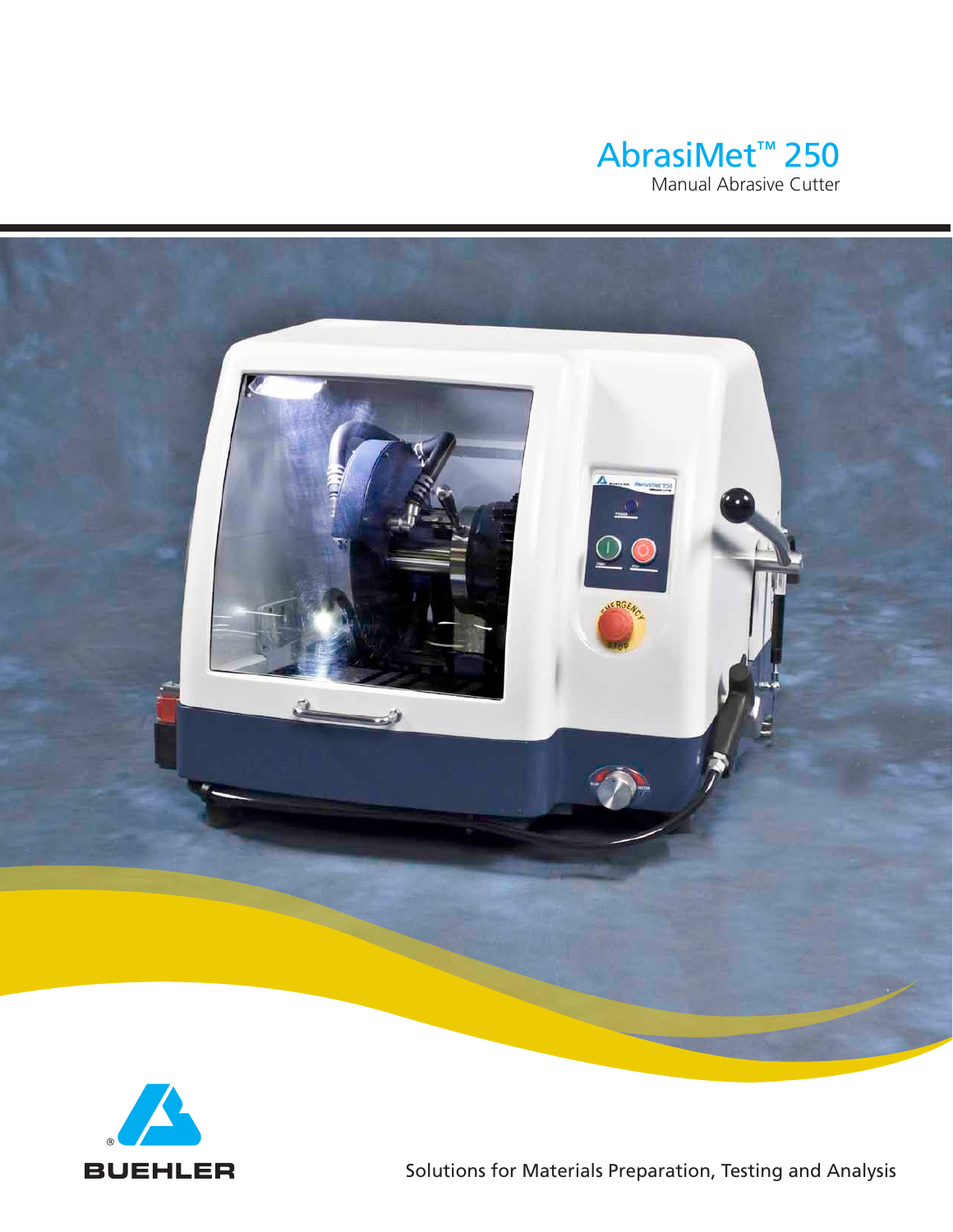# AbrasiMet™ 250 - Bench-Top Abrasive Cutter



cutting action with best in class lighting, visibility and cut capacity. With its large workspace and versatile vising options, this cutter enables simple, quick and easy positioning of samples for cutting and sectioning. When combined with the PetroCut™ Vise Table, the AbrasiMet 250 becomes a highly versatile Petrographic or

Geological cutting tool.

- Largest cutting window for this class of cutting tool
- Bright, energy-efficient LED lighting for highly visible, clear and unobstructed viewing of samples, cut location, vising and cut progress
- Easy-to-use with minimal operator training
- Open workspace allowing quick and easy placement of samples
- Spray Hose for efficient cleaning and washdown of the cutting chamber
- Convenient, removable basket helps catch small parts when cutting

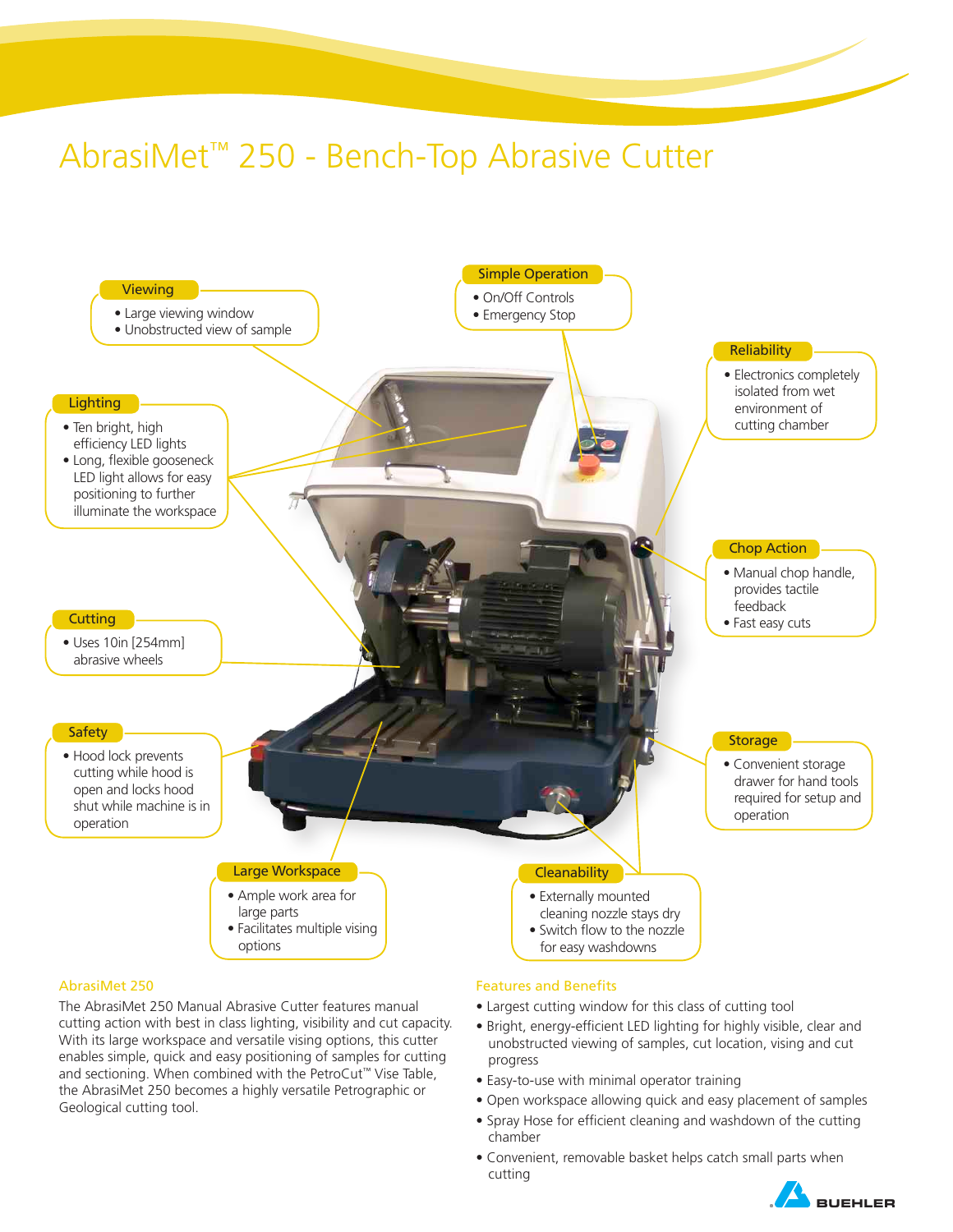

*Left (10-2170) and Right (10-2171) Sliding Vises, for general purpose clamping of specimens.* **WILLIAM HAVE** 



*Left (95-C1821) and Right (95-C1822) MetKlamp™ Vises, for clamping of specimens such as rods, bars, tubes, etc.*



*Helpful and convenient, removable basket helps catch small parts when cutting.*



*10-3531 Speed Vises for clamping of irregularly shaped specimens*



*Convenient tool storage drawer on the side of the AbrasiMet 250 houses all hand-tools required for setup and operation.*

## PetroCut™ Vise Table & Rock Clamp Kit:



- 10-10106-000 PetroCut Vise Table and Rock Clamp Kit (includes PetroCut Vise Table with X-Y positioning, and two Rock Clamps, suitable for incorporation in AbrasiMet™ 250). The PetroCut Vise Table may move 2in [51mm] side-to-side (X-Direction) and 3.125in [79mm] front-to-back (Y-Direction).
- 10-10106-001 Rock Clamp Kit (includes two replacement Rock Clamps and posts suitable for mounting samples on PetroCut Vise Table)

Adding a PetroCut Vise Table and Rock Clamp Kit to an AbrasiMet 250 converts the general purpose cutter into a highly competent Petrographic or Geological cutting tool.

| <b>Specifications</b>           |                                                                                      |  |  |  |
|---------------------------------|--------------------------------------------------------------------------------------|--|--|--|
| Motor Power & Cosumption        | 4Hp [3kW]                                                                            |  |  |  |
| Current                         | 13amps @ 230VAC; 6.5amps @ 460VAC; 7.5amps @ 400VAC                                  |  |  |  |
| Wheel Speed                     | 2800rpm @ 50Hz; 3400rpm @ 60Hz                                                       |  |  |  |
| Lighting                        | 10 bright, high efficiency LED lights. One 18in [457mm] flexible gooseneck LED light |  |  |  |
| Sound Rating                    | $\leq$ 76 db under no load at a distance of 39in [1m]                                |  |  |  |
| <b>Coolant Tank Capacity</b>    | 7gal [27 <i>l</i> ]                                                                  |  |  |  |
| Abrasive Wheel Diameter & Arbor | 10in [254mm] diameter; 1.25in [32mm] Arbor                                           |  |  |  |
| Maximum Cutting Capacity        | $3.75$ in [95mm]                                                                     |  |  |  |
| Side Port Dimensions            | 3 x 3in [76 x 76mm]                                                                  |  |  |  |
| Vise Table Dimensions           | 9.5 W x 9.875in D [240 x 250mm]; 12mm T-slots                                        |  |  |  |
| Compliance                      | CE                                                                                   |  |  |  |